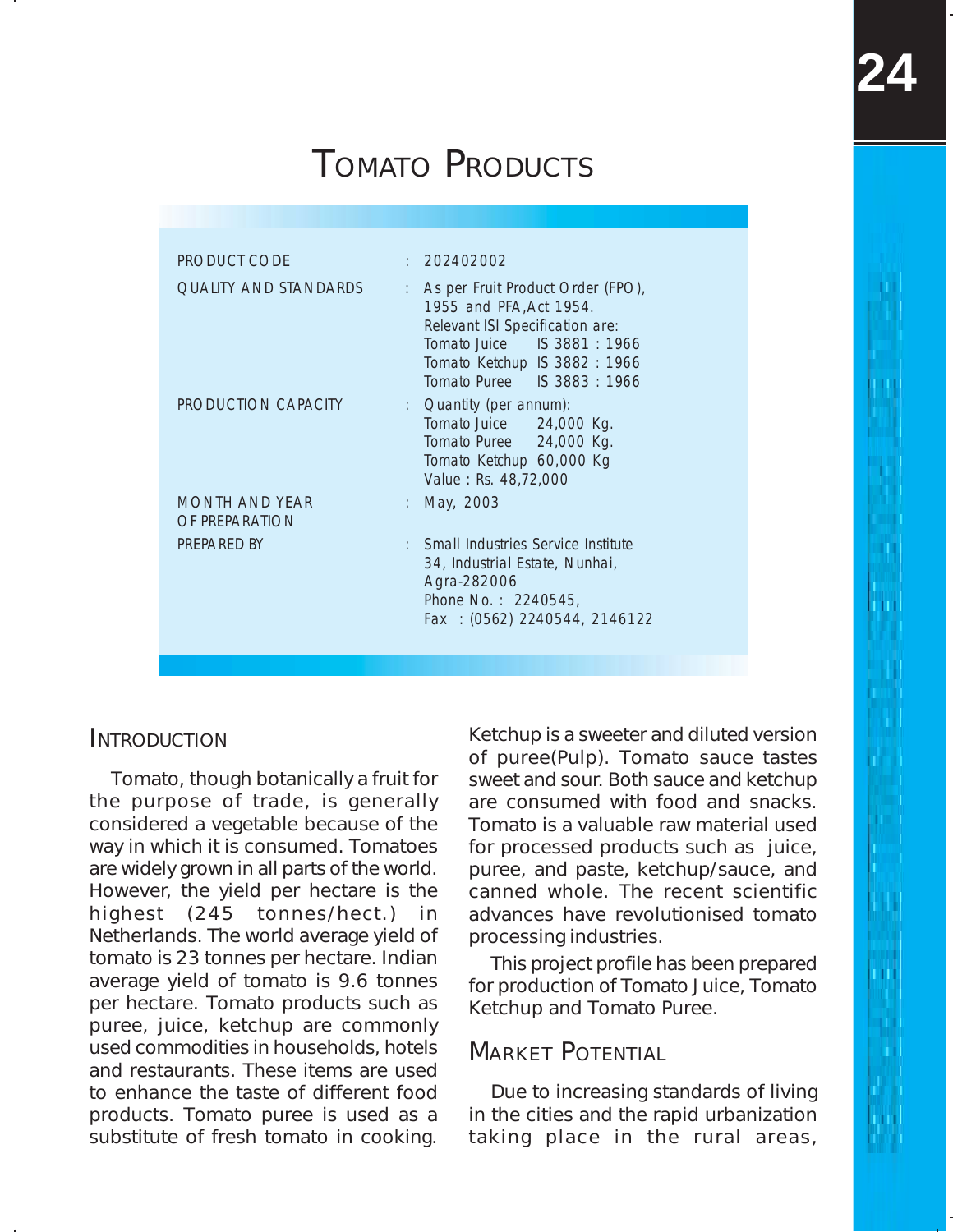consumption of tomato based products is expected to go up steadily. At present, the market of ketchup/puree, specially in the urban areas, is dominated by brands likes MEGGI and KISSAN. Some Medium and Small Companies are also engaged in its production. Estimated production of Sauce/Ketchup etc. in North India was around 4000 MT in 1995. The estimated demand for the products for the same period was 10000 MT which is expected to grow upto 12000 MT by 2005 AD. Thus presence of a demand supply gap of 6000 MT can be observed which may reach a figure of 8000 MT in 2005 AD. Thus there is ample scope for a unit to come up in this product sector to cater especially to the semi urban and rural sectors of north India. Tomato processing in India is still not very significant. Recently, there was a steady rise in production due to the entry of multinationals with better market infrastructure and sales promotion campaigns.

With high fluctuation in market prices of fresh tomatoes in the urban market, there are good prospects for tomato juice, and tomato puree in place of fresh tomatoes in household sector. Besides the boom in the food service sector including fast food chain, has widened the demand potential for tomato ketchup and soups.

Experiments have shown that advertisement and publicity have influenced the pattern of consumption of tomato products. Besides, tomato products have good export potential especially in the Middle East.

# BASIS AND PRESUMPTIONS

1. The Project Profile has been prepared on the basis of single shift of 8-hrs. a day and 25working days in a month at 75% efficiency.

- 2. It is presumed that in the Ist year, the capacity utilization will be 70% followed by 85% in the next year and 100% in the subsequent years.
- 3. Depreciation on machinery and equipments has been taken @ 10%. Depreciation on office furniture has been taken @ 20% per annum.
- 4. The rates given for salaries and wages for skilled workers and others are on the basis of the minimum rates in the State of U.P.
- 5. Interest rate for the fixed and working capital has been taken @ 14% on an average whether financed by the bankers or financial institutions.
- 6. The margin money required is minimum 30% of the total capital investment.
- 7. The rental value for the accomodation of office, workshop and other covered area has been taken @ Rs. 20/- per Sq. Mtr.
- 8. The rates for machinery, equipment and raw materials are those prevailing at the time of preparation of the project profile and are likely to vary from place to place and supplier to supplier. When a tailor made project profile is prepared, necessary changes are to be made.
- 9. The pay back period may be 5 years after the initial gestation period.
- 10. The gestation period in implementation of the project may be to the tune of 6 to 9 months which includes making all arrangements, completion of all formalities, market surveys and tieups etc. Once all the above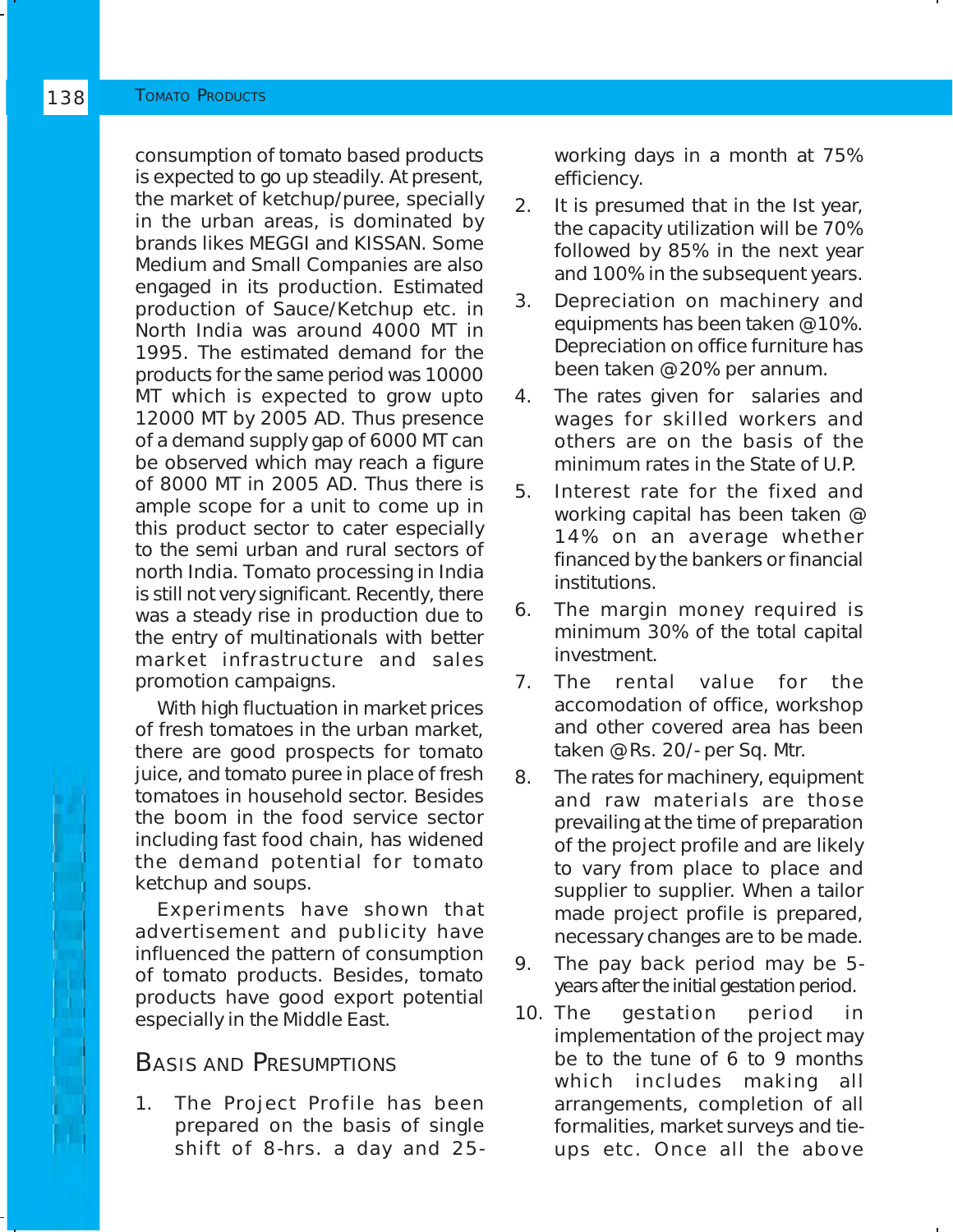arrangements are made and quality/standards achieved, 100% project capacity may be achieved at the end of three years.

11. To run the unit throughout the year, other fruit products such as squashes and juices can be prepared with addition of a few machinery and equipments.

# IMPLEMENTATION SCHEDULE

The implementation of the project includes various jobs/exercises such as procurement of technical know how, transfer of technology, market surveys and tie-ups, preparation of project report, selection of site, registration, financing of project, procurement of machinery and raw materials etc., recruitment of staff, erection/ commissioning of machines, trial production and commercial production etc. Project implementation will take a period of 8 months from the date of approval of the scheme. Break-up of activities, with relative time for each activity is shown below:

| Activity                                                             | Period<br>(In Months) |  |
|----------------------------------------------------------------------|-----------------------|--|
| 1. Scheme Preparation<br>and approval                                | 0-1 month             |  |
| 2. SSI Provisional<br>Registration                                   | 1-2 months            |  |
| 3. Sanction of loan and<br>FPO licence etc.                          | 2-5 months            |  |
| 4. Clearance from State 3-4 months<br><b>Pollution Control Board</b> |                       |  |
| 5. Placement of order for 4-5 months<br>machinery and delivery       |                       |  |
| 6. Installation of machines 6-7 months                               |                       |  |
| 7. Power Connection                                                  | 6-7 months            |  |
| 8. Trial run                                                         | 7-8 months            |  |

9. Commercial Production 9 months onwards

# TECHNICAL ASPECTS

# Process of Manufacture

Special varieties of tomatoes like scarlet globe, early red bonny best, pondrosa, seoux, pasaruby, marglobe, etc. are suitable for preparation of processed products of tomato.

# Tomato Juice

Fully ripe well developed colour tomatoes are washed, trimmed, steamed, crushed in a crusher or cut into pieces with knives. The crushed pieces are heated in the steam jacketted kettle till they become quite soften. The heated tomatoes are passed through the pulping machine using a fine mesh sieve to separate juice from seeds and the skin. The sugar and salt @ 1% is added and heated to 85-90**º**C. The hot juice is then filled in bottles, sealed immediately and processed sterlised in boiling water for about 30 minutes and cooled.

## Tomato Puree

The juice obtained as above is concentrated under vacuum to about 9% to 12% total solids so as to get tomato puree. The product is filled in bottles, crown corked and processed in boiling water for 30 min. and cooled.

## Tomato Ketchup

The juice obtained as above is concentrated with spices, salt, sugar, etc. The spices like cloves, cardamom, pepper, cinnamon and other ingredients etc. are tied loosely in a muslin cloth and placed in boiling juice in steam Jacketted Kettle. The sugar, salt and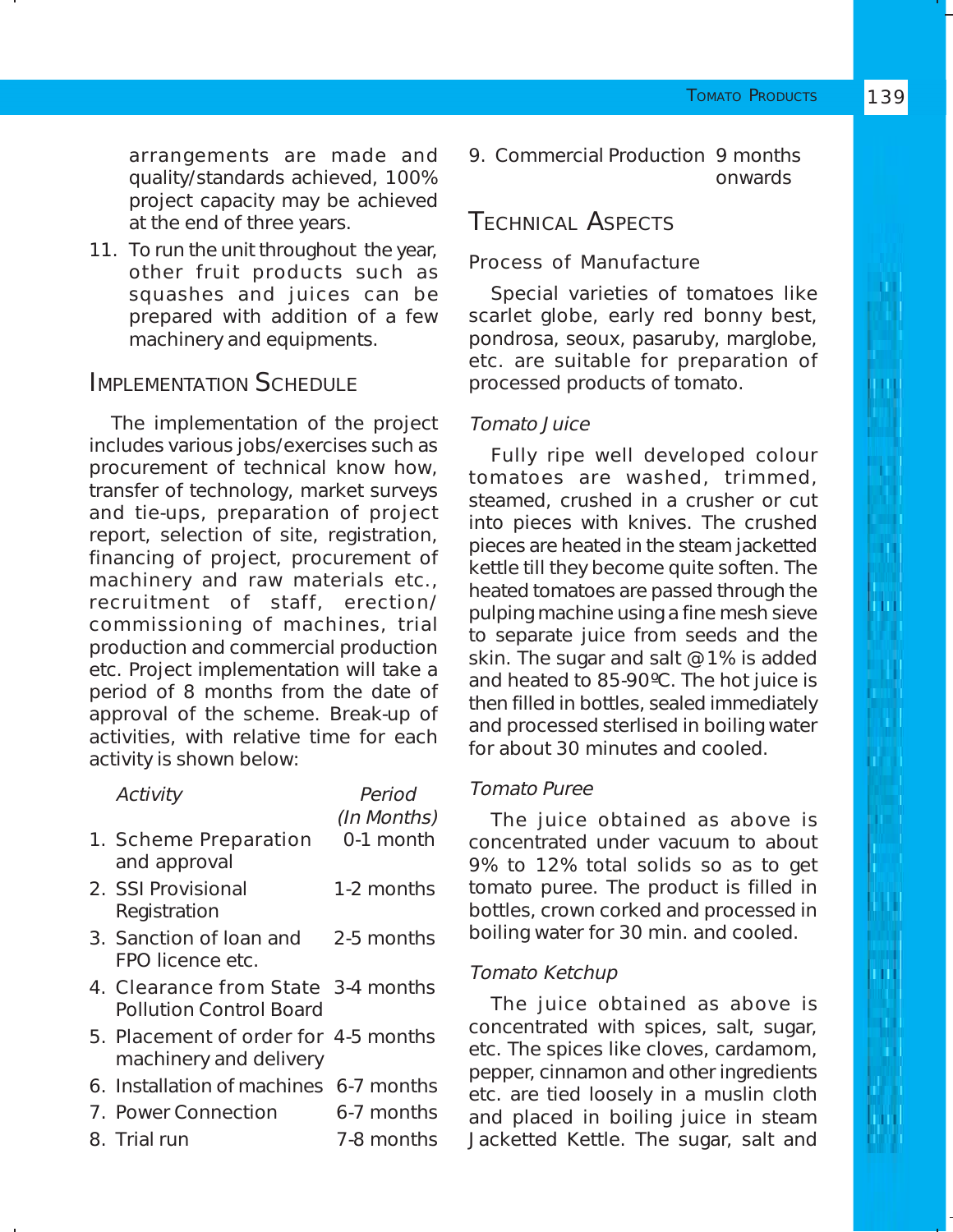vinegar or acetic acid, etc. are added later on.

Generally concentration is done threefold. It is concentrated to 28 to 30% solids in which 12% are tomato solids. The final product could be preserved by addition of sodium benzoate @ 750 ppm. The tomato ketchup is filled hot into clean, dry bottles, crown corked and processed in boiling water for 30 minutes and cooled at room temperature.

#### Quality Control and Standards

The manufacture of processed fruits and vegetables is controlled by the Fruit Products Order (FPO), 1955 of the Govt. of India. The Fruit Products Order, 1955 is mandatory for tomato products. The tomato products should conform to specifications laid down in FPO.

The FPO specifications are as follows:

- i) Tomato Juice: 5% total solids.
- ii) Tomato Puree: 9% total solids. Sodium Benzoate 250 ppm
- iii) Tomato Ketchup: 25% total solids. Acidity: 1.0% Sodium Benzoate: 750 ppm

The Bureau of Indian Standards has laid down the following specifications for tomato products:

- i) Tomato Juice: IS:3881:1966.
- ii) Tomato Ketchup: IS:3882:1966.
- iii) Tomato Puree: IS:3883:1966.

Now in this era, the entrepreneurs may<br>adopt HACCP and ISO 9000 HACCP and ISO 9000 certification.

#### Pollution Control

There is no major pollution problem associated with the project. However, material waste (skin, seeds, etc.) are the main effluents for which the provision of treatment has been made in the profile. The entrepreneurs may however, contact the concerned State Pollution Control Board for detailed guidance in the matter. Minimum height of shed will be maintained and exhaust fans should be installed for removing congestion with proper ventilation, removal of cokes fumes etc. are to be maintained as per FPO guidelines.

#### Recipe for Final Product

|                           | <b>Soup</b> |                 | Ketchup Sauce    |
|---------------------------|-------------|-----------------|------------------|
| Tomato Juice (Hot)        | 2 5 Kg.     | 10 Kg           | 10 Kg.           |
| Onion (chopped)           | 20 qm.      | 118 gm. 100 gm. |                  |
| Garlic (chopped)          | 2 gm.       | 10 gm.          | 10 gm.           |
| <b>Headless Clove</b>     | 1 gm.       | 5 gm.           | 4 gm.            |
| <b>Small Cardamom</b>     | 1 gm.       | $2 \text{ gm.}$ | $1$ gm.          |
| <b>Black Pepper</b>       | 1 gm.       | $2 \text{ gm.}$ | $1$ gm.          |
| Cuminseed                 | 1 gm.       | 2 gm.           | 1 gm.            |
| Mace                      | 1 gm.       | $1 \text{ gm.}$ | $1$ gm.          |
| Cinnamon                  | $1$ gm.     | $5$ qm.         | 4 gm.            |
| Sugar                     | 200 gm.     | 583 gm.         | 748 gm.          |
| Salt                      | 20 gm.      | 92 gm.          | 110 gm.          |
| <b>Red Chilli Powder</b>  | 2 gm.       | $2 \text{ gm.}$ | 5 gm.            |
| Glacial Acetic Acid       | 4 ml.       |                 | 23 ml. 20 ml.    |
| Sodium Benzoate           | $0.85$ gm.  |                 | 3.7 gm. 4.29 gm. |
| <b>Final Batch Weight</b> | 1 Kg.       |                 | 4.2 Kg. 4.85 Kg. |
|                           |             |                 |                  |

#### Production Capacity (per annum)

| Tomato Juice          |       | 24,000 Kg.    |
|-----------------------|-------|---------------|
| Tomato Puree          |       | 24,000 Kg.    |
| <b>Tomato Ketchup</b> |       | 60,000 Kg.    |
|                       | Total | Rs. 48,72,000 |
| <b>Motive Power</b>   |       | 15 K.W.       |

#### Energy Conservation

The following steps may be taken for the conservation of energy: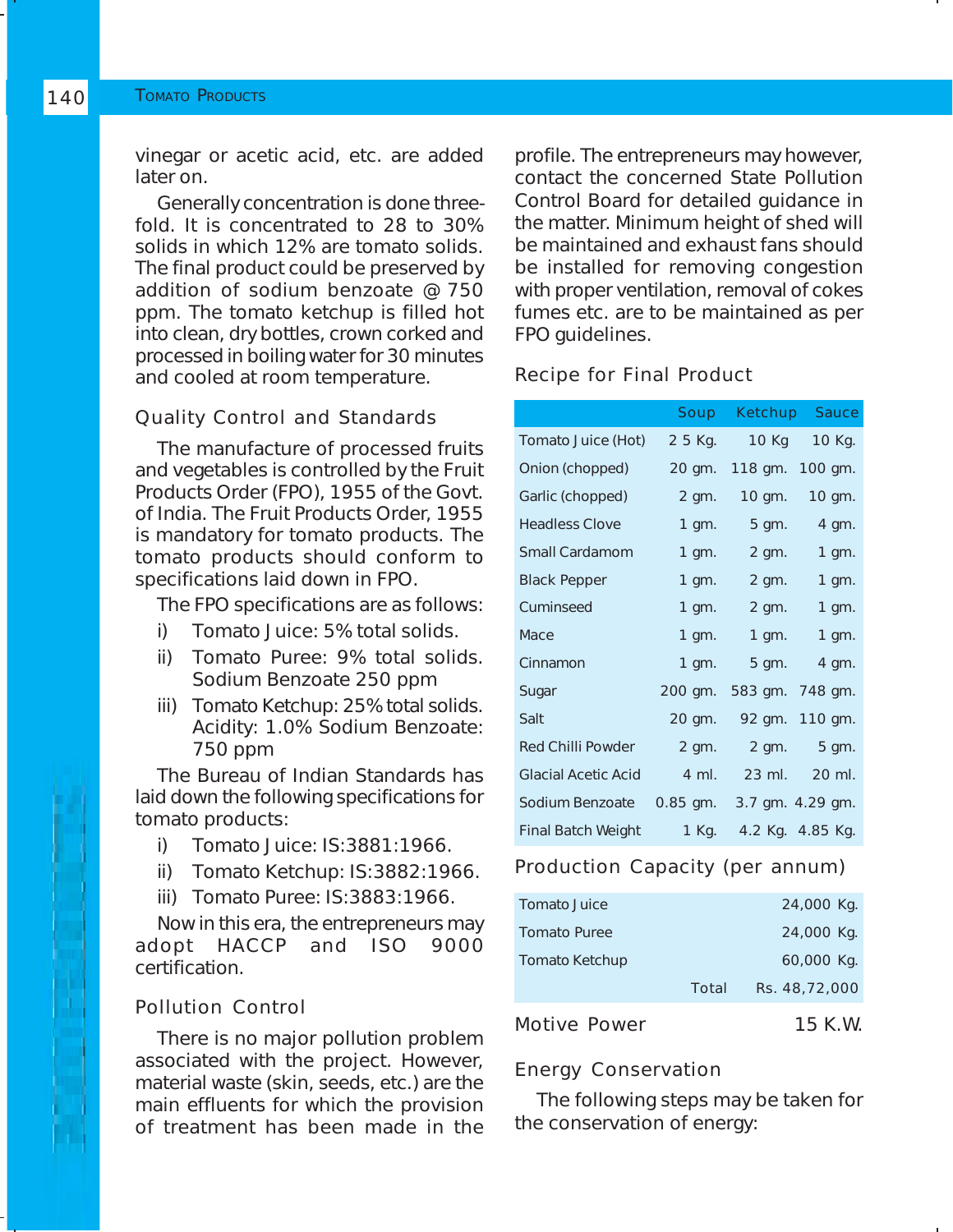- 1. Machinery and equipment parts, which are revolving and reciprocating should be properly, lubricated from time to time with suitable lubricant oil.
- 2. Layout of the unit should be in such a way that no back tracking of material is there.
- 3. All electric switches may be turned off, when not required.
- 4. The entire transmission belt will be tightened before starting the work wherever applicable.
- 5. As far as possible solar energy and day light will be used keeping all the other lights off.
- 6. As far as possible inductive load of motor will be reduced and high power factor be used with the aid of capacitors of appropriate sizes.

# FINANCIAL ASPECTS

### A. Fixed Capital

|     | i) Land and Building                                                                                                    |           | Amount<br>(In Rs.)      |
|-----|-------------------------------------------------------------------------------------------------------------------------|-----------|-------------------------|
|     | Land and Building (rented)<br>@ Rs 20 Sq. meter p.m.<br>Covered Area 150 Sq. meters                                     |           | 3,000                   |
|     | ii) Machinery and Equipment                                                                                             |           |                         |
| No. | SI. Description                                                                                                         |           | Qty. Amount<br>(ln Rs.) |
|     | (a) Production Unit                                                                                                     |           |                         |
|     | 1. Steam boiler 150 kg/hr.                                                                                              |           | 1 1,20,000              |
|     | 2. Washing machine (Rotary rod<br>Washer equipped with spray<br>arrangement, collection tank,<br>etc.) with 10 HP motor | $1 \quad$ | 90,000                  |
|     | 3. S.S. tilting type steam jacketted<br>kettle of cap. 100 gallons                                                      | 1         | 60,000                  |
|     | 4. S.S. tilting type steam                                                                                              | 1         | 70,000                  |

- jacketted Vacuum kettle of cap. 100 gallons 5. Pulper cap. 1/2 ton per hr. with 1 40,000
- 3 HP motor

| No.            | SI. Description                                                               |                | Qty. Amount<br>(ln Rs.) |
|----------------|-------------------------------------------------------------------------------|----------------|-------------------------|
| 6.             | Exhaust and processing tank                                                   | 1              | 25,000                  |
| 7 <sub>1</sub> | Pasteuriser tank (500 lit. cap.)                                              | 1              | 15,000                  |
| 8.             | Bottle washing machine with two<br>heads complete with 1/4 HP motor           | 1              | 15,000                  |
| 9.             | Vacuum filling machine<br>(cap. 10 to 15 bottles/minute)                      | $\mathbf{1}$   | 18,000                  |
|                | 10. Water storage tank cap. 500 lit.<br>(HDPE)                                | 4              | 2000                    |
|                | 11. Misc. equipment such as buckets, L.S.<br>cutting and peeling knives, etc. |                | 10,000                  |
|                | 12. Weighing balance 500 gm<br>to 5 kg capacity                               | 1              | 5,000                   |
|                | 13. Crown cork machine                                                        | 1              | 3,000                   |
|                | 14. Weighing Scales platform type                                             | 1              | 15,000                  |
|                | 15. Working Tables AI Top                                                     | $\overline{4}$ | 32,000                  |
|                | 16. Laboratory Equipment<br>(brix meter, etc.)                                | 1 set          | 20,000                  |
|                | 17. Pollution Control Equipment                                               | L.S            | 60,000                  |
|                | 18. Office furniture and fixtures                                             |                | 10,000                  |
|                | 19. Electrification and installation<br>charges @ 10%                         |                | 40,000                  |
|                | Total                                                                         |                | 6,50,000                |
|                | iii) Pre-operative Expenses                                                   |                | 20,000                  |
|                | Total Fixed Capital (ii+iii)                                                  |                | 6,70,000                |

#### B. Working Capital (per month)

(i) Staff and Labour

| No.  | SI. Designation                    | <b>Salary</b> | Total<br>$($ ln Rs. $)$ |
|------|------------------------------------|---------------|-------------------------|
|      | (a) Administrative and Supervisory |               |                         |
| i)   | <b>Production Manager</b>          | 6000          | 6,000                   |
| ii)  | Store-keeper                       | 4000          | 4,000                   |
| iii) | Accountant                         | 3000          | 3,000                   |
| iv)  | Salesman                           | 3000          | 9,000                   |
| V)   | Peon/Watchman                      | 2000          | 2,000                   |
| vi)  | Sweeper                            | 1500          | 1,500                   |
|      | (b) Technical                      |               |                         |
| i)   | <b>Food Technologist</b>           | 5000          | 5,000                   |
| ii)  | Supervisor                         | 4000          | 4,000                   |
| iii) | Foreman/Mechanic                   | 3000          | 3,000                   |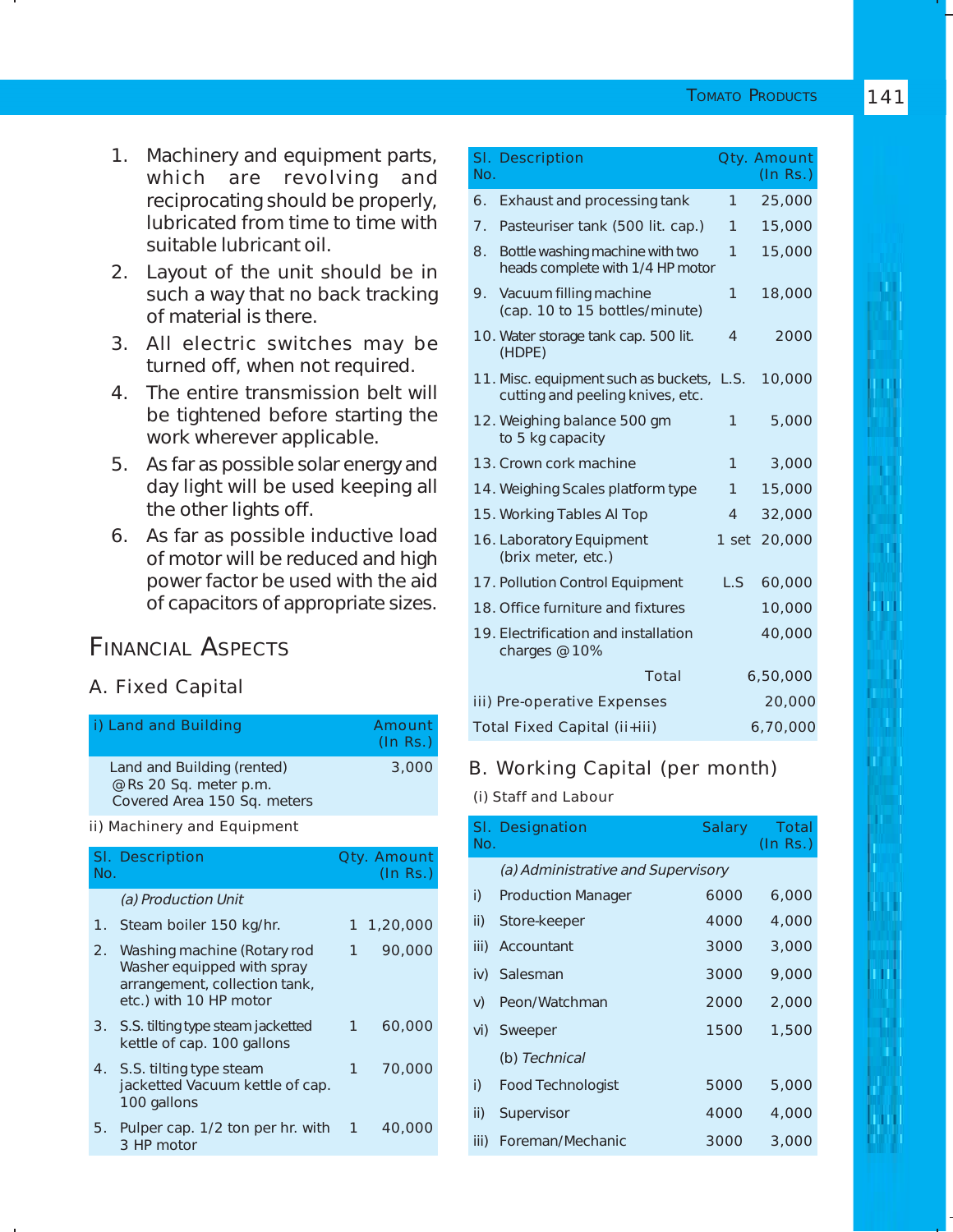| No. | SI. Designation           | Qty. | Total<br>(In Rs.) |
|-----|---------------------------|------|-------------------|
| iv) | Skilled Worker/Boiler man | 3000 | 9,000             |
| V)  | Helper                    | 1200 | 3,600             |
|     | Total                     |      | 50,100            |
|     | Perquisites @ 15%         |      | 7,515             |
|     | Total                     |      | 57,615            |
|     | Or Say                    |      | 57,600            |

#### (ii) Raw Material

| <b>Description</b>                 | Qty.     | Rate<br>(In Rs.) | Total<br>(ln Rs.) |
|------------------------------------|----------|------------------|-------------------|
| Tomatoes                           | 25000 Kg | 4 Kg             | 1,00,000          |
| Sugar                              | 1000 Kg  | 15 Kg            | 15,000            |
| <b>Common Salt</b>                 | 500 Kg   | 5 Kg             | 2,500             |
| Spices, garlic,<br>ginger, etc.    | L.S.     |                  | 10,000            |
| Colour                             | L.S.     |                  | 1,000             |
| Sodium benzoate                    | 10 Kg    | 150              | 1,500             |
| Glass bottle (1 kg.<br>capacity)   | 6000     | 5                | 30,000            |
| Glass bottle<br>(500 gm cap.)      | 6000     | 4                | 24,000            |
| Crown caps                         | 12000    | 0.25             | 3,000             |
| Plastic caps                       | 12000    | 0.50             | 6,000             |
| Label straps                       | 12000    | 0.50             | 6,000             |
| Corrugated box                     | 1200     | 6                | 7,200             |
| Breakage of bottles,<br>caps, etc. | L.S.     |                  | 2,000             |
| <b>Cleaning powder</b>             | L.S.     |                  | 2,000             |
| <b>Miscellaneous</b>               |          |                  | 20,000            |
|                                    | Total    |                  | 2,30,200          |

| (iii) Utilities                                                      | Amount<br>$($ ln Rs $.)$ |
|----------------------------------------------------------------------|--------------------------|
| Power                                                                |                          |
| Total connected load including light<br>assuming 8 hours operation   | <b>15 KW</b>             |
| Consumption per hour<br>@ $2.75 = 8 \times 15 \times 25 \times 2.75$ | 8,250                    |
| Water (10,000 Ltrs. day)                                             | 500                      |
| <b>Boiler fuel</b>                                                   | 3,000                    |
| Total                                                                | 11,750                   |

| (iv) Other Contingent Expenses                    | Amount<br>(ln Rs.) |
|---------------------------------------------------|--------------------|
| 1. Postage and Stationery                         | 2,000              |
| 2. Advertisement and Publicity,<br>Legal Fee etc. | 7,000              |
| 3. Telephone                                      | 1,000              |
| 4. Repair and Maintenance                         | 2,000              |
| 5. Transportation                                 | 10,000             |
| 6. Rent                                           | 3,000              |
| 7. Consumable                                     | 2,000              |
| 8. Sales Expenses                                 | 4,000              |
| 9. Insurance                                      | 2,000              |
| 10. Miscellaneous Expenses                        | 2,500              |
| Total                                             | 35,500             |
|                                                   |                    |

|                | (v) Total Recurring Expenditure |       | Amount<br>$($ ln Rs. $)$ |
|----------------|---------------------------------|-------|--------------------------|
| $\mathbf{1}$   | <b>Salary and Wages</b>         |       | 57,600                   |
| $\mathcal{P}$  | Raw Material                    |       | 2,30,200                 |
| $\mathbf{3}$ . | Utilities                       |       | 11,750                   |
|                | 4. Other Contingent Expenses    |       | 35,500                   |
|                |                                 | Total | 3,35,050                 |
|                |                                 | Say   | 3.35 lakhs               |
|                |                                 |       |                          |

vi) Working Capital (for 3 months) Rs. 10,05,000

# C. Total Capital Investment

|                                    | Amount (In Rs.) |
|------------------------------------|-----------------|
| i) Fixed Capital                   | 6,70,000        |
| ii) Working Capital (for 3 months) | 10.05.000       |
| Total                              | 16,75,000       |

#### MACHINERY UTILIZATION

In case of tomato products, the bottleneck operation is preparation of tomato juice. Efforts should be made that all machinery and equipments are properly serviced at regular intervals for maximum utilisation of machines as the process involves some manual operations also. It is expected that during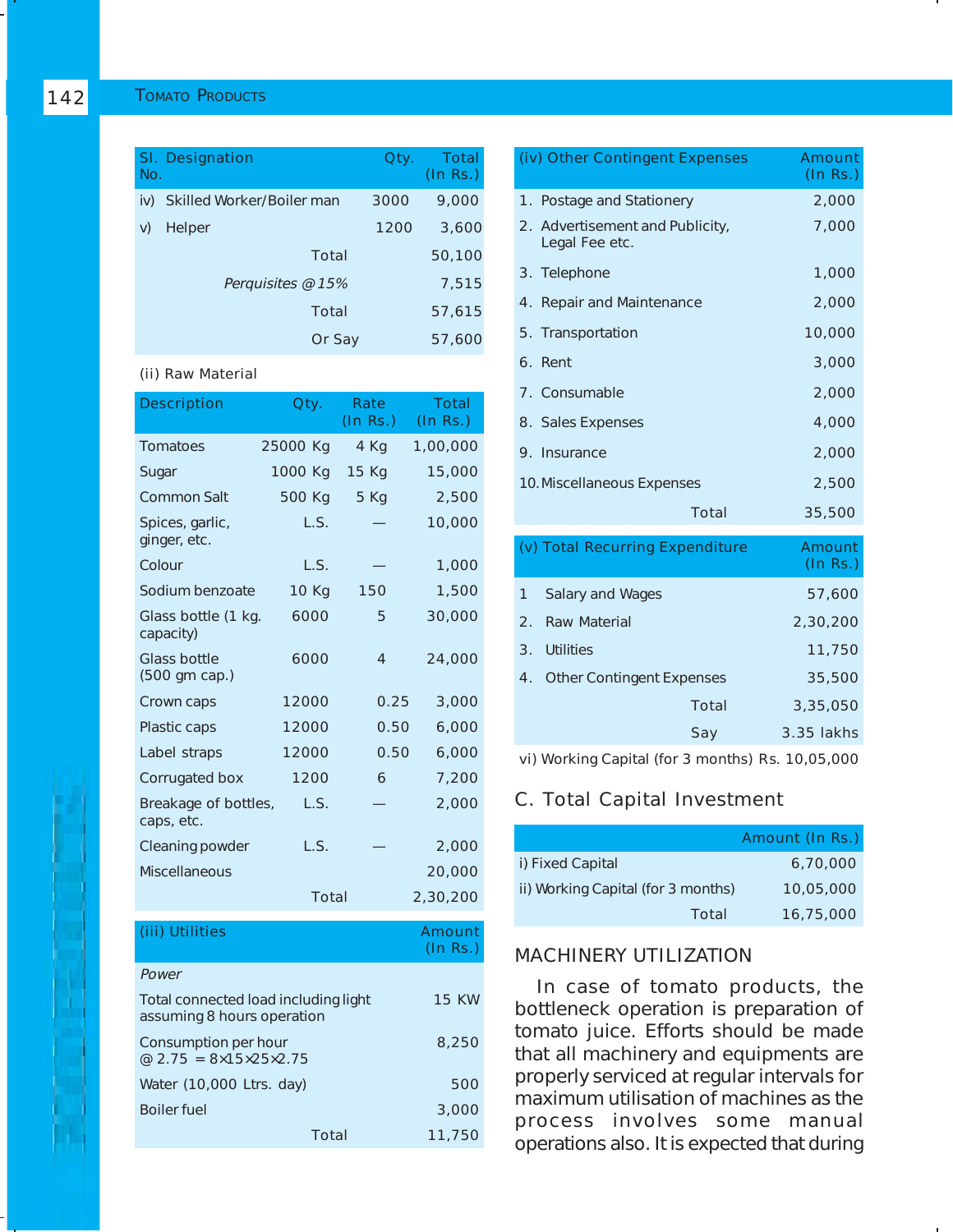first year machinery utilization will be 70% with 85% during second year to be followed by 100% in subsequent years.

# FINANCIAL ANALYSIS

| 1. Cost of Production (per annum)                       | Amount<br>(In Rs.) |
|---------------------------------------------------------|--------------------|
| <b>Total Recurring Cost per year</b>                    | 40,20,000          |
| Depreciation on machinery and<br>equipment @ 10%        | 60,000             |
| Depreciation of office equipment and<br>furniture @ 20% | 2,000              |
| Interest on total capital investment<br>@ 14%           | 2,34,500           |
| Total                                                   | 43,16,500          |

#### 2. Turn-over (per month)

Assuming 50% product of Tomato Juice from the raw tomato, the juice produced is 12,500 kg. out of which 2000 Kg. juice is sold in the form of Tomato Juice and 2500 Kg. tomato juice to form 2000 Kg. of tomato puree and the rest 8000 Kg. juice is again boiled and processed to produce 5000 kg. tomato ketchup.

| Item              |                               |  | Bottle Per Per Rate |  | - Total<br>cap. month annum (In Rs.) (In Rs.) |
|-------------------|-------------------------------|--|---------------------|--|-----------------------------------------------|
| Tomato<br>Juice   | 1 kg                          |  |                     |  | 1000 12000 30 3,60,000                        |
| -do-              | 500 gm                        |  |                     |  | 2000 24000 17 4,08,000                        |
| Tomato<br>Puree   |                               |  |                     |  | 1kg 1000 12000 38 4,56,000                    |
| -do-              | 500 gm 2000 24000 22 5,28,000 |  |                     |  |                                               |
| Tomato<br>Ketchup |                               |  |                     |  | 1 kg 2500 30000 4814,40,000                   |
| -do-              | 500 gm                        |  | 5000 60000          |  | 2816,80,000                                   |
|                   |                               |  | Total               |  | 48,72,000                                     |
| So Net Sales      |                               |  |                     |  |                                               |

 $(turn over)$  (per year)= Rs. 48,72,000

- 3. Net Profit (per annum) (Before Income Tax) Sales – Cost of Production= Rs. 5.555 lakhs
- 4. Net Profit Ratio
	- = Net Profit **×** 100 Turn over
	- = 5.555 **×** 100 48.72
	- $= 11.4%$

5. Rate of Return

| $=$ | Net Profit × 100        |  |  |  |
|-----|-------------------------|--|--|--|
|     | <b>Total Investment</b> |  |  |  |

$$
= \frac{5.555 \times 100}{16.75}
$$

 $= 33.16%$ 

#### 6. Break-even Point

|     | (1) Fixed Cost (per annum)                                                |          | Amount<br>(In Rs.) |
|-----|---------------------------------------------------------------------------|----------|--------------------|
|     | (a) Total Depreciation (on m/c. and<br>equipment, dies, tools, furniture) |          | 62,000             |
|     | (b) Rent                                                                  |          | 36,000             |
|     | (c) Interest on Total Investment                                          |          | 2,34,500           |
| (d) | Insurance                                                                 |          | 24,000             |
|     | (e) $40\%$ of salary                                                      |          | 2.76.480           |
| (f) | 40% of other contingent expenses<br>excluding insurance<br>Total          | 1,60,800 |                    |
|     |                                                                           |          | 7.93.780           |
|     |                                                                           |          |                    |

B.E.P.

- <sup>=</sup> Fixed Cost **×**<sup>100</sup> Fixed Cost + Profit
- = 7,93,780 **×** 100 7,93,780 + 5,55,500
- $= 13,49,280$
- $= 60%$

#### Addresses of Machinery Suppliers

- 1. M/s. B. Sen Berry and Co. 65/11, New Rohtak Road, Karol Bagh, New Delhi–110005.
- 2. M/s. Eastend Engineering Co. 173/1, Gopal Lai Thakur Road, Kolkata–700 035. Phone Nos. 577-3416, 577-6324
- 3. M/s. Jyothy Industries No. 31, Pampamahakavi Road, Bangalore–560 004. Ph. Nos.: 6679697 (O), 6677852 (R)
- 4. M/s. Hyderabad Tulaman Limited 9-1-87, Sarojini Devi Road, Secunderabed–500 025.